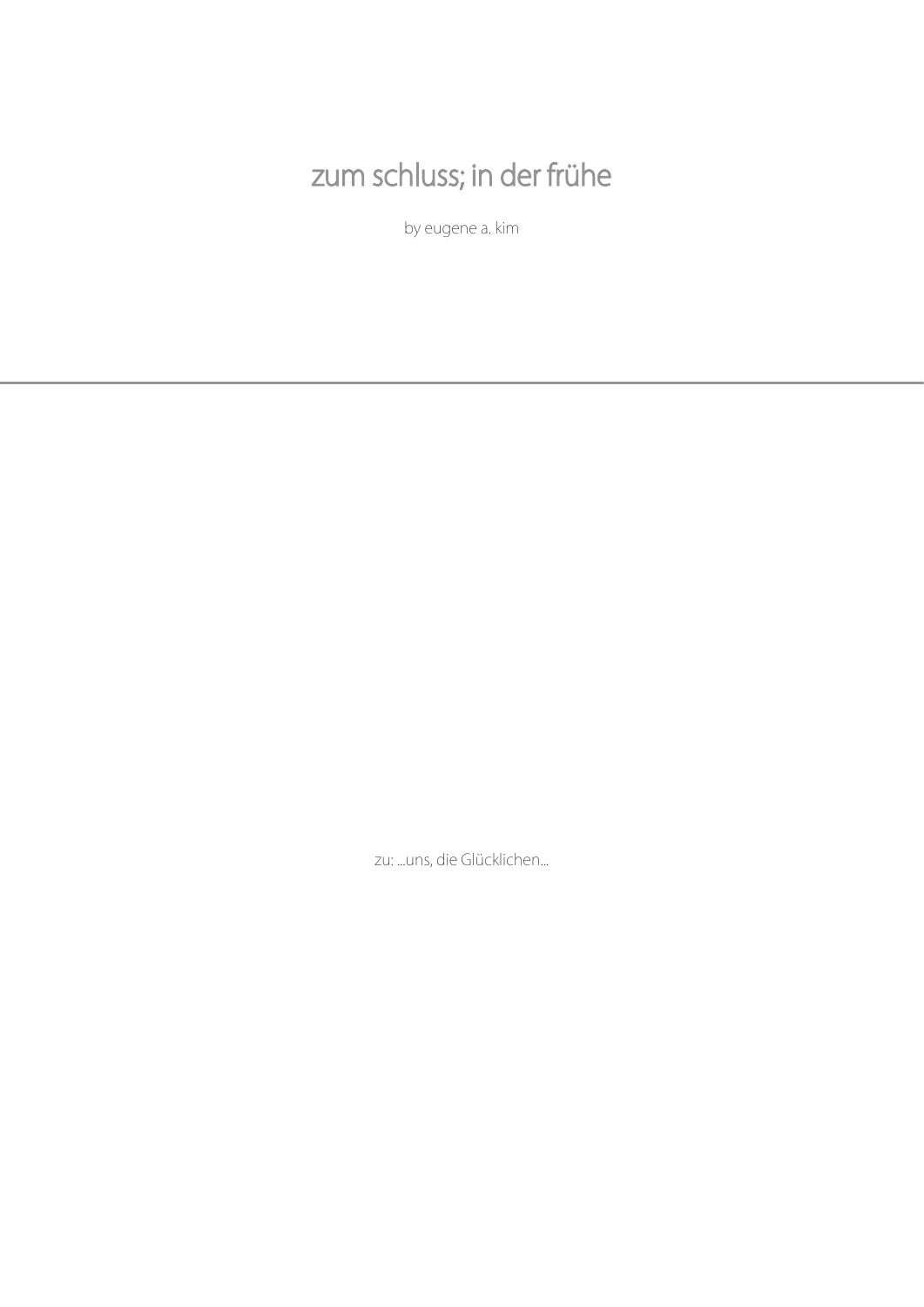## general notes:



 $\downarrow \uparrow$  very slight inflections of pitch, between quartertone and semitone

- held for as long as possible until next pitch or end of phrase
- $\bullet$  held rather briefly
- *held very briefly, like a grace note*

All notes except for those on page 3 are notated spatially. An approximate duration for pages 1 and 2 are given at the top of the page.

Vertical dotted lines connecting individual parts provide visual cues for temporal coordination.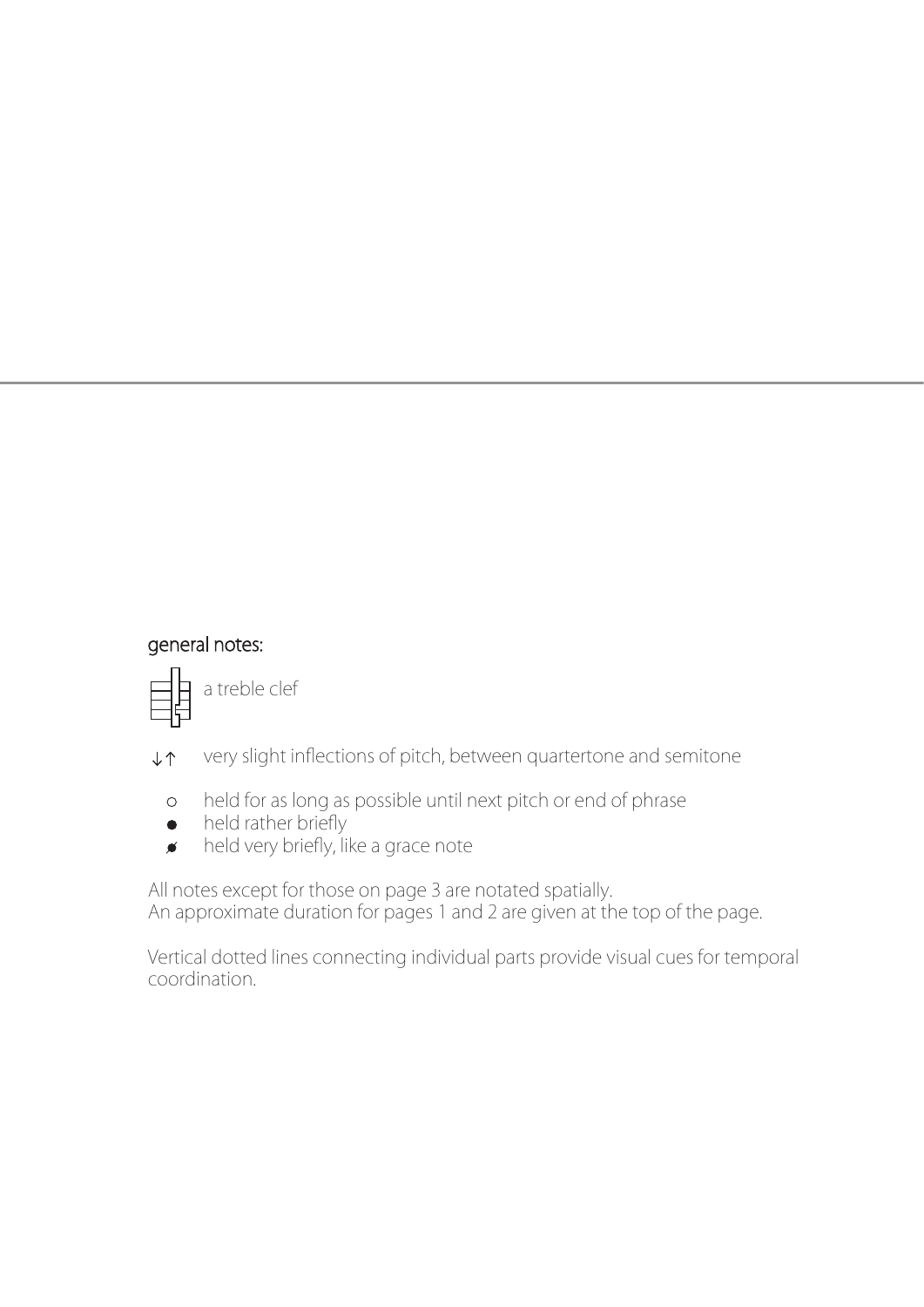#### performance notes:

### for c flute:



Special fingerings for multiphonics and timbral coloring are given above several notes. The following fingering diagram is used:



(from The Other Flute, 2nd ed., by Robert Dick)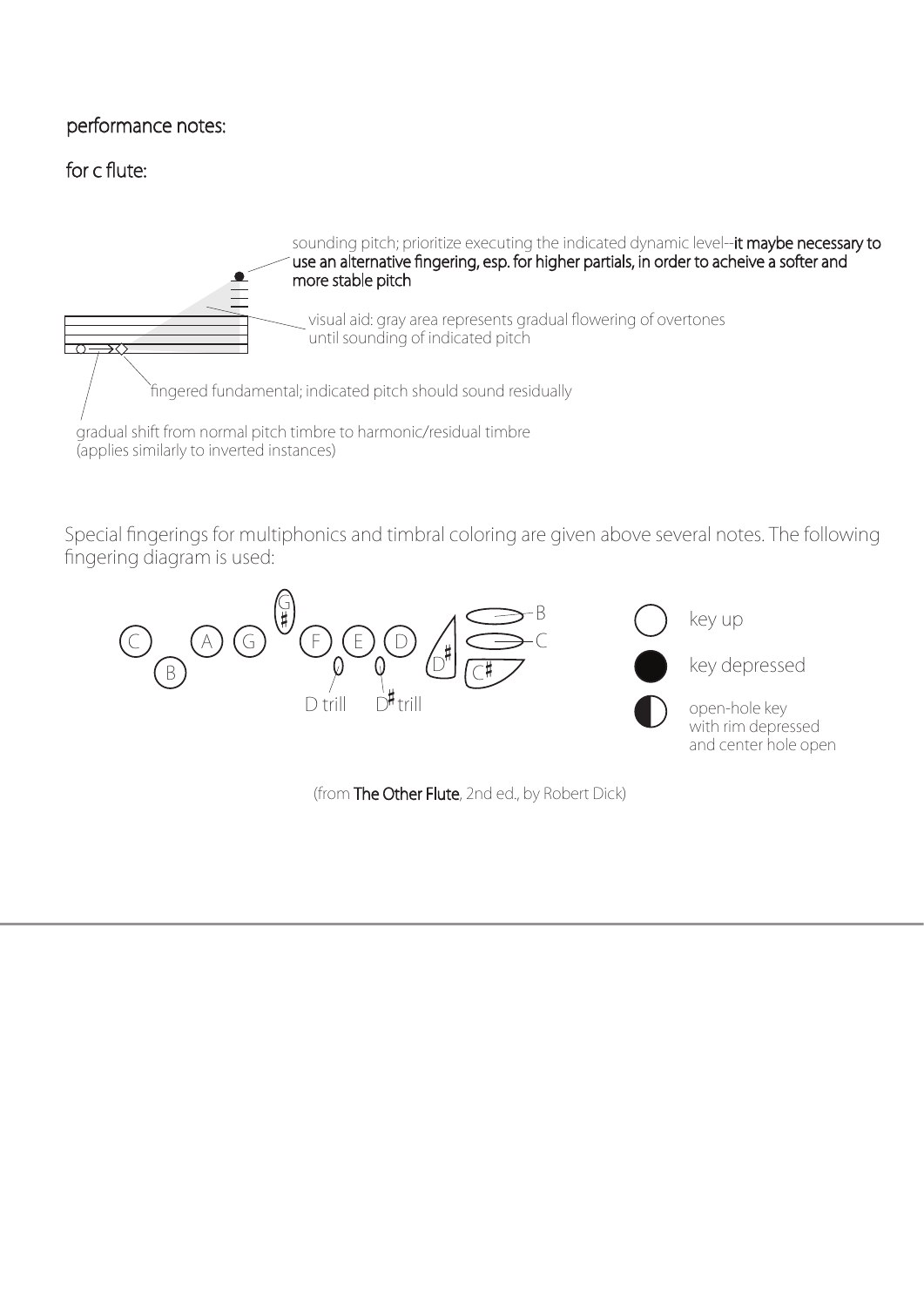#### for voice:

The length of a measure represents the length of a sung phrase; breath marks are provided where deemed essential to the music.

The vocalist should feel free to breath anywhere else needed.

### for glockenspiel (sounding G4 to C7):

Pitches are transposed.

Bars are played with:

- **O** fingertips (nearly inaudible)
- $\sim$  finger nails (brighter in color)
- **v** wooden thimbles (brighest)

Any left-to-right arrows between two of the symbols above indicates a gradual shift from one to another.

It is recommended to keep an even distribution of thimbles among both hands, in accordance with percussionist's fingering preferences.

Pitches and chords given are executed with a constant tremolo throughout the entire piece, except for the last page.

Approximate tremolo subdividsions per second are indicated in bracketed numbers (e.g. [10], [8], [4]) Any left-to-right arrows between two bracketed numbers indicate a gradual, intuited shift from one rate of subdivision to another.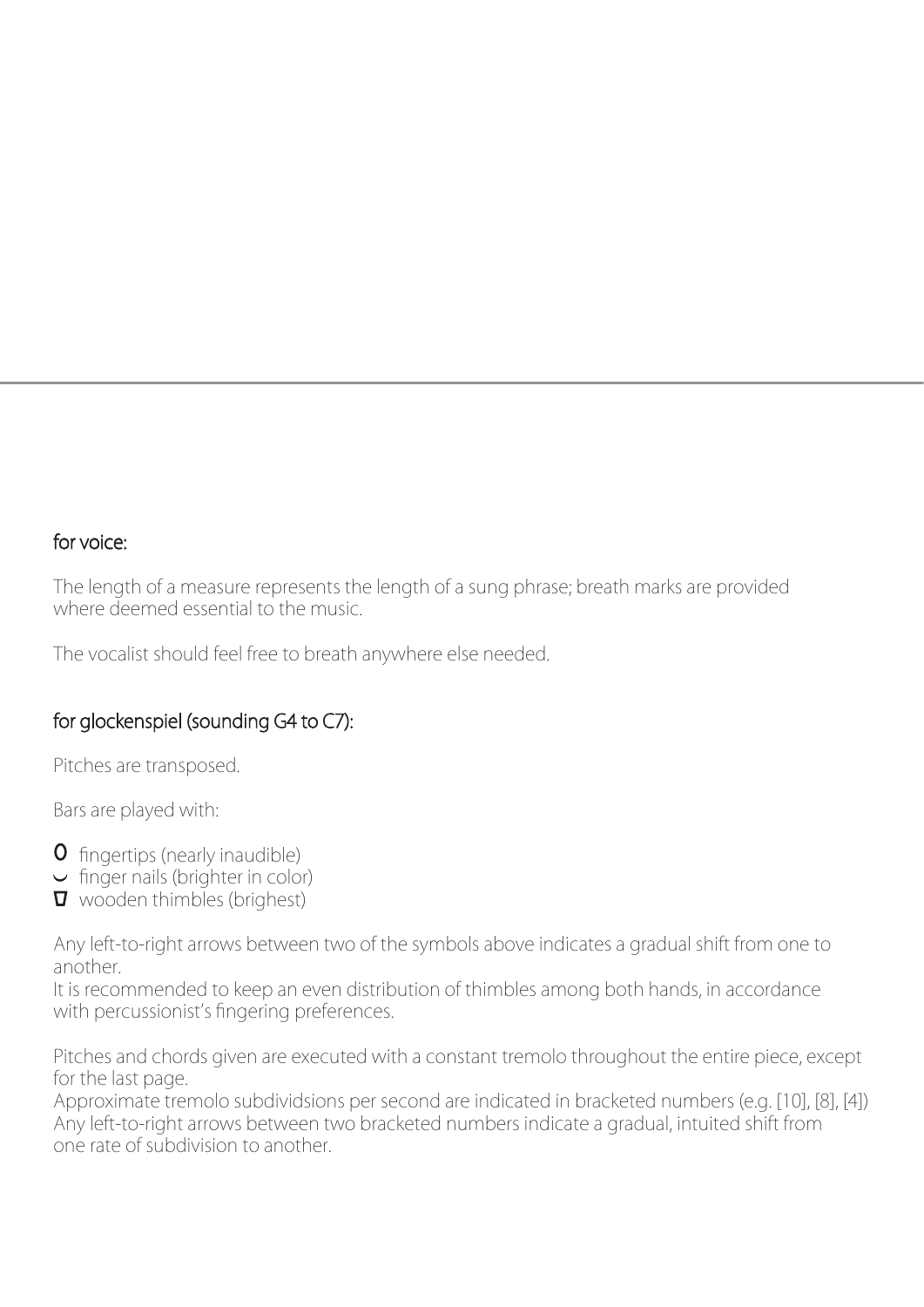this page is one minute in duration.





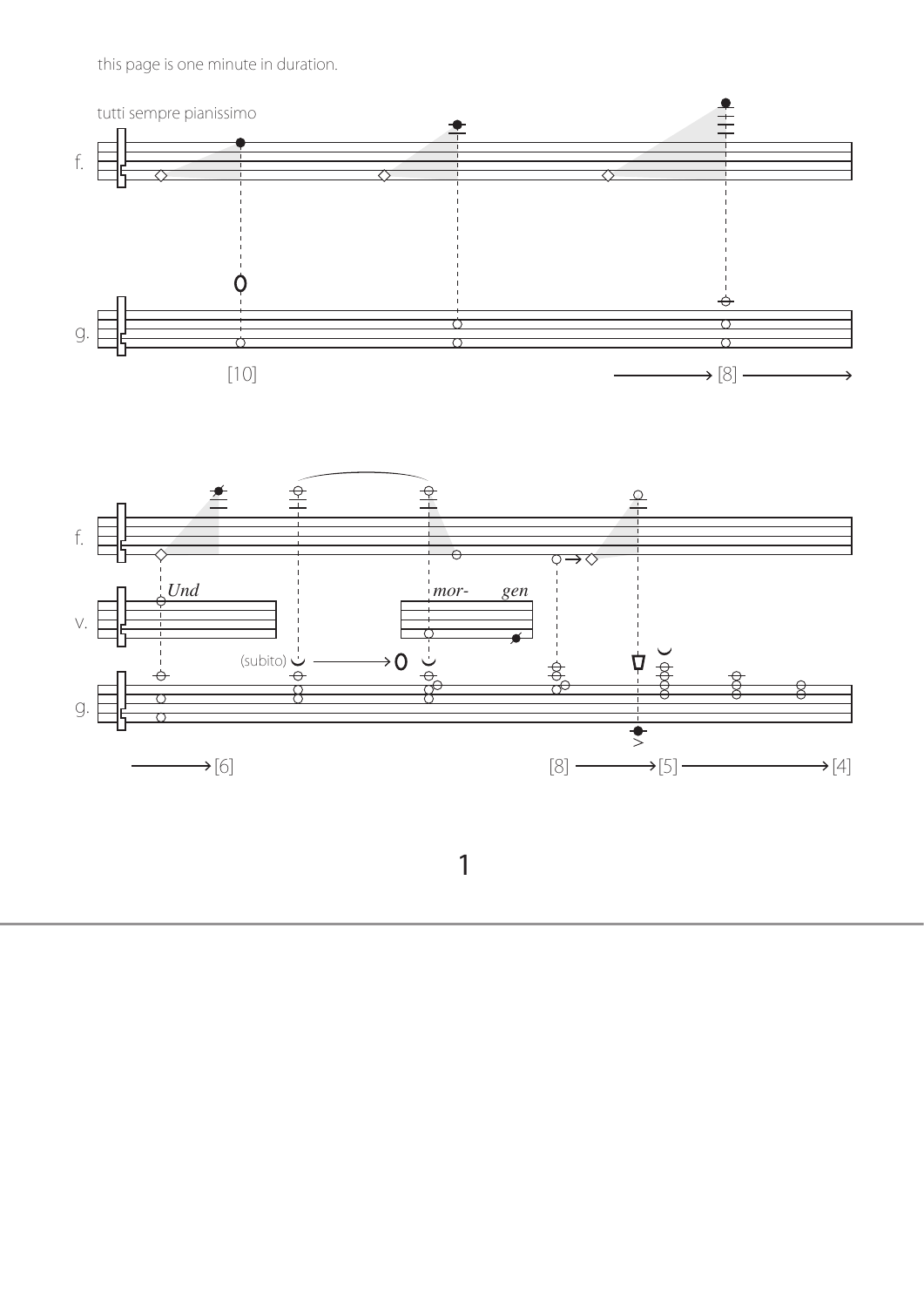

this page is forty seconds in duration.

 $\overline{2}$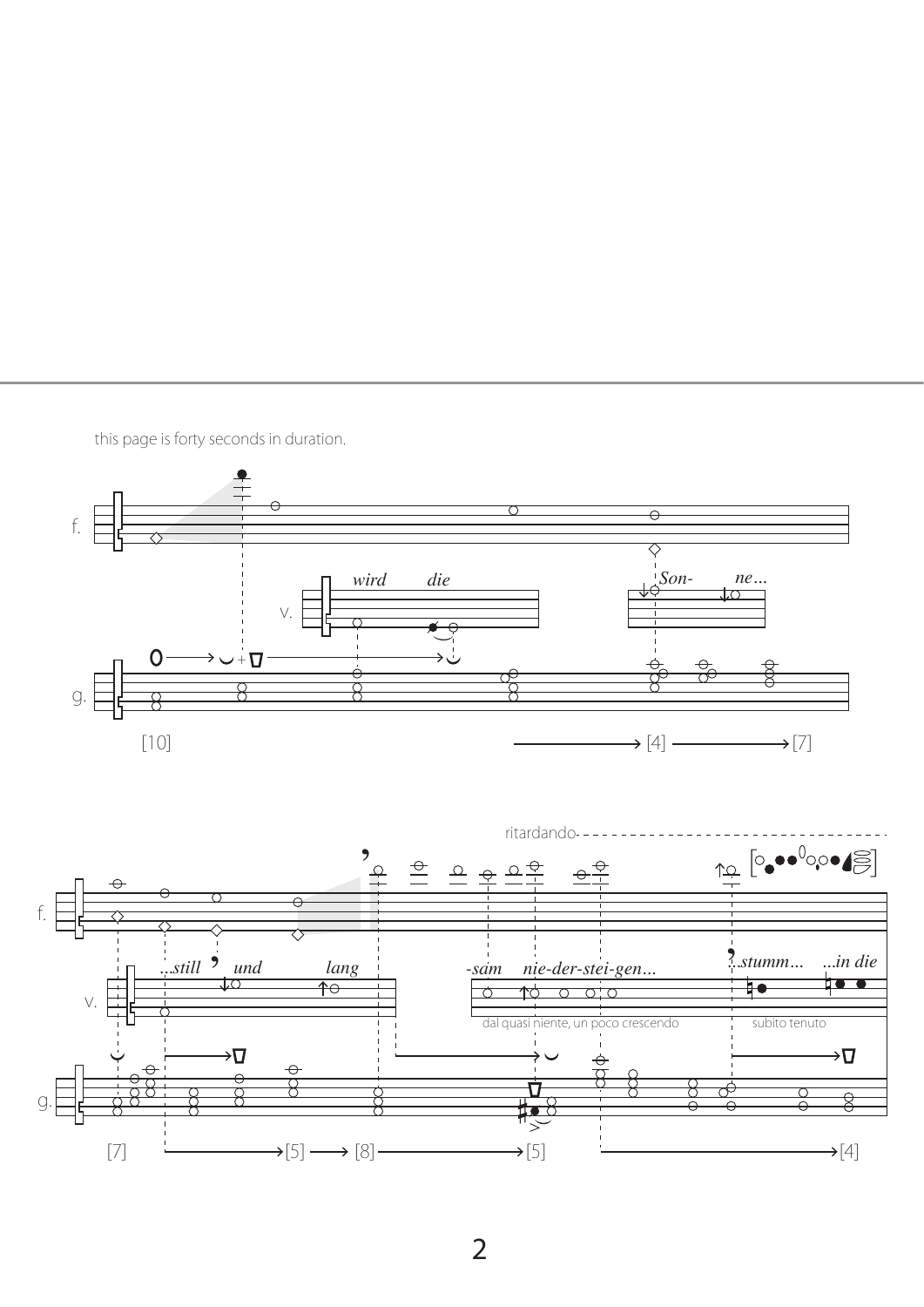



 $\overline{3}$